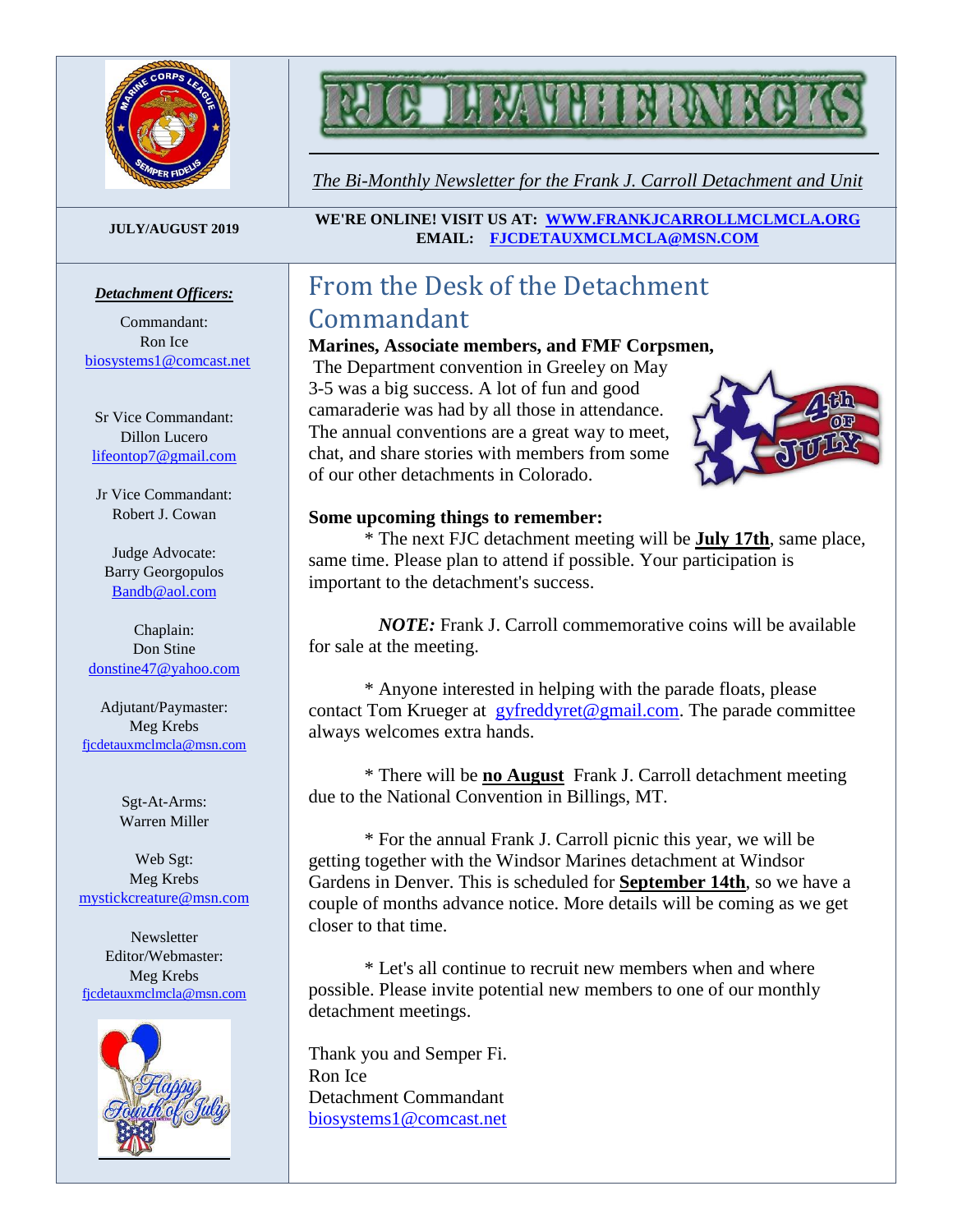#### *Articles due by: August 23, 2019*

**Three things you are encouraged to do:**

1. Attend monthly detachment meetings.

2. Volunteer

3. Recruit new members.



#### **Websites of interest**

National MCL [www.mclnational.org](http://www.mclnational.org/)

National MCLA [www.nationalmcla.org](http://www.nationalmcla.org/)

MODD Kennel [www.moddkennel.org](http://www.moddkennel.org/)

National MODD Fleas [www.nationalmoddfleas.org](http://www.nationalmoddfleas.org/)

Rocky Mountain Division MCL AND MCLA [www.mcleaguerckymntdiv.org](http://www.mcleaguerckymntdiv.org/)



#### From the Desk of the Detachment Sr Vice Commandant NO ARTICLE

From the Desk of the Detachment Jr Vice Commandant NO ARTICLE

#### From the Desk of the Detachment Judge Advocate Marines,

There are 28 proposed changes to the National Bylaws and Administrative Procedures. Most of them are acceptable in my opinion. Some have flaws we can discuss at the July meeting. I am working up a synopsis to expedite the review process. They are available on the MCL National web site under the National Convention header if you want to look them over before the meeting. Trying to cover them in this article is impractical, as they are 5 times longer than the newsletter.

Barry Georgopulos Judge Advocate

#### From the Desk of the Adjutant/Paymaster

Marines and Associate Members

"Once a Marine, always a Marine" is familiar to us all. It is that feeling you get when you see a Marine Corps sticker on a car or a home proudly displaying the Marine Corps flag. All we need to do is knock and that Marine will be there for you. It is not just a tag line for a commercial. That flag is the embodiment of our soul.



Those of you who are Annual dues paying members, please look at your membership card. It will be expiring August 31<sup>st</sup>. Please take a moment and Re-New your membership & commitment to the detachment. In the amount of \$38.00, payable to Frank J. Carroll Detachment, MCL (check or money orders accepted). Remember National no longer sends out dues reminder notices.

If you have moved or planning on moving and/or changed email addresses please, let the Detachment Adjutant/Paymaster know so corrections can be made.

Semper Fi Meg Krebs Detachment Adjutant/Paymaster [Fjcdetauxmclmcla@msn.com](mailto:Fjcdetauxmclmcla@msn.com)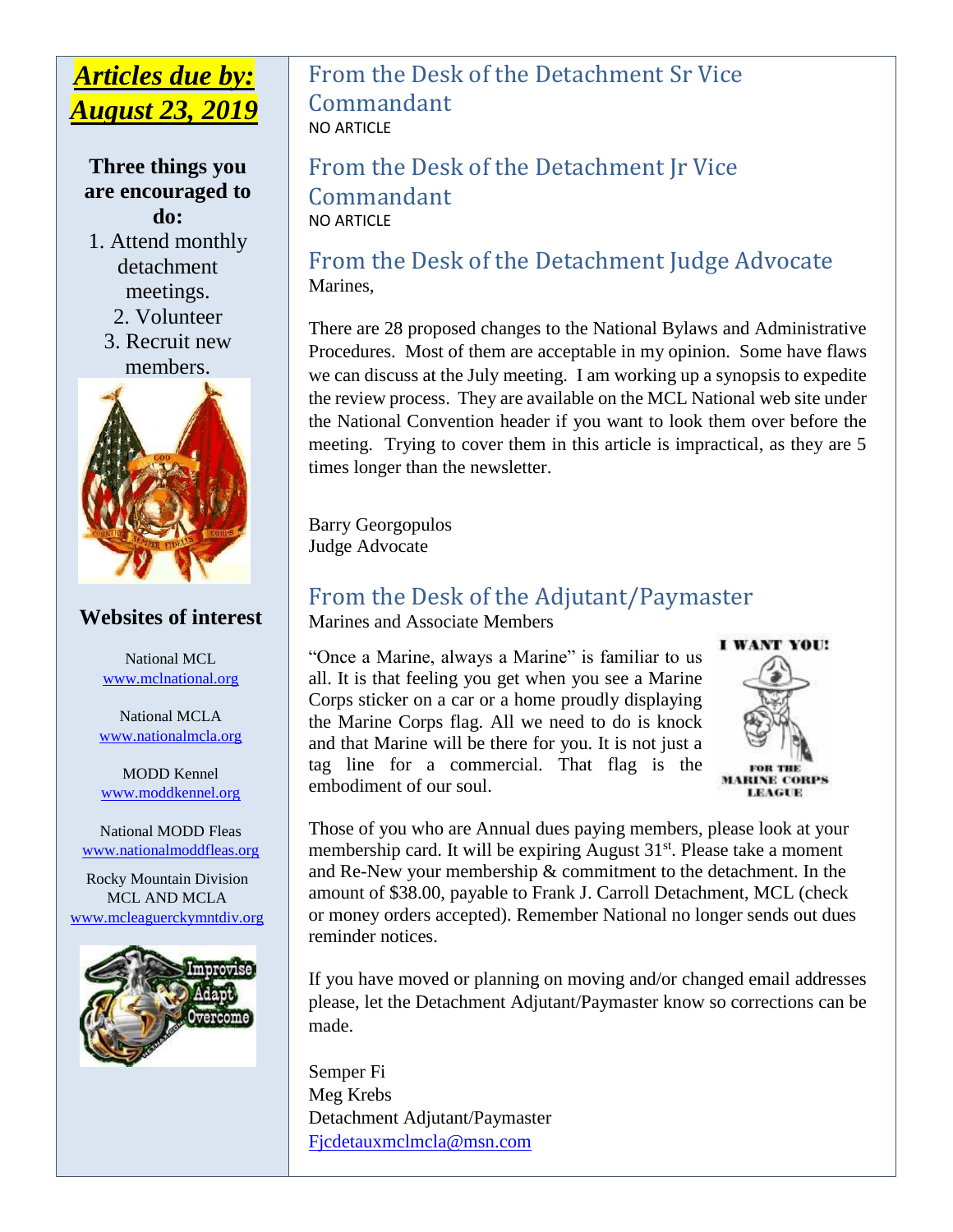

#### From the Desk of the Unit President Hello Ladies

Hope you are all having a good, safe summer so far. That is if we can call it that. The weather lately is not what I would consider summertime. Oh well, like they all say... That's Colorado for ya.

We had a successfully Department Convention this year. The little Angel project was amazing once again. No matter how crazy all of our lives are we all step up when it counts. Thank you all

We will be having joint unit meetings every other month with Rocky Mountain Diamonds. Alternating locations to make it fair for all of us.

Our next Staff meeting will be held on Saturday July 27th in Colorado Springs. Car pool if you can.

The annual FJC Picnic will be a joint event, held at Windsor Gardens, September 13th. More info to follow.

Please continue to keep Holly in your thoughts as she gets through this year. We also need to keep Mitzy and Steve in our thoughts and prayers as they battle whatever illness has been put upon him.

We need to start coming up with fundraising ideas. Any thoughts... Please reach out to Anna or myself.

Will let everyone know when July unit meeting will be.

Thank you all Emily Johnson FJC Unit President

### Announcements

The Frank J Carroll Detachment & Auxiliary will have its annual picnic on September 14 at the Windsor Gardens Gazebos behind the Auditorium at 595 S Clinton St, Denver 80247. It will start at 12:00 and wrap up at 16:00. It will be a joint picnic with Windsor Marines Detachment & Auxiliary joined by Buckley Field Young Marines. As the time gets closer, a sign-up sheet for bringing food items as well as head count will be sent out. Contact Barry Georgopulos at 303 360-6302 or [bandbmcl@aol.com](mailto:bandbmcl@aol.com) if you have any questions.

If your dues are six (6) months or more past due, you will be removed from our roster before publication of our next newsletter.